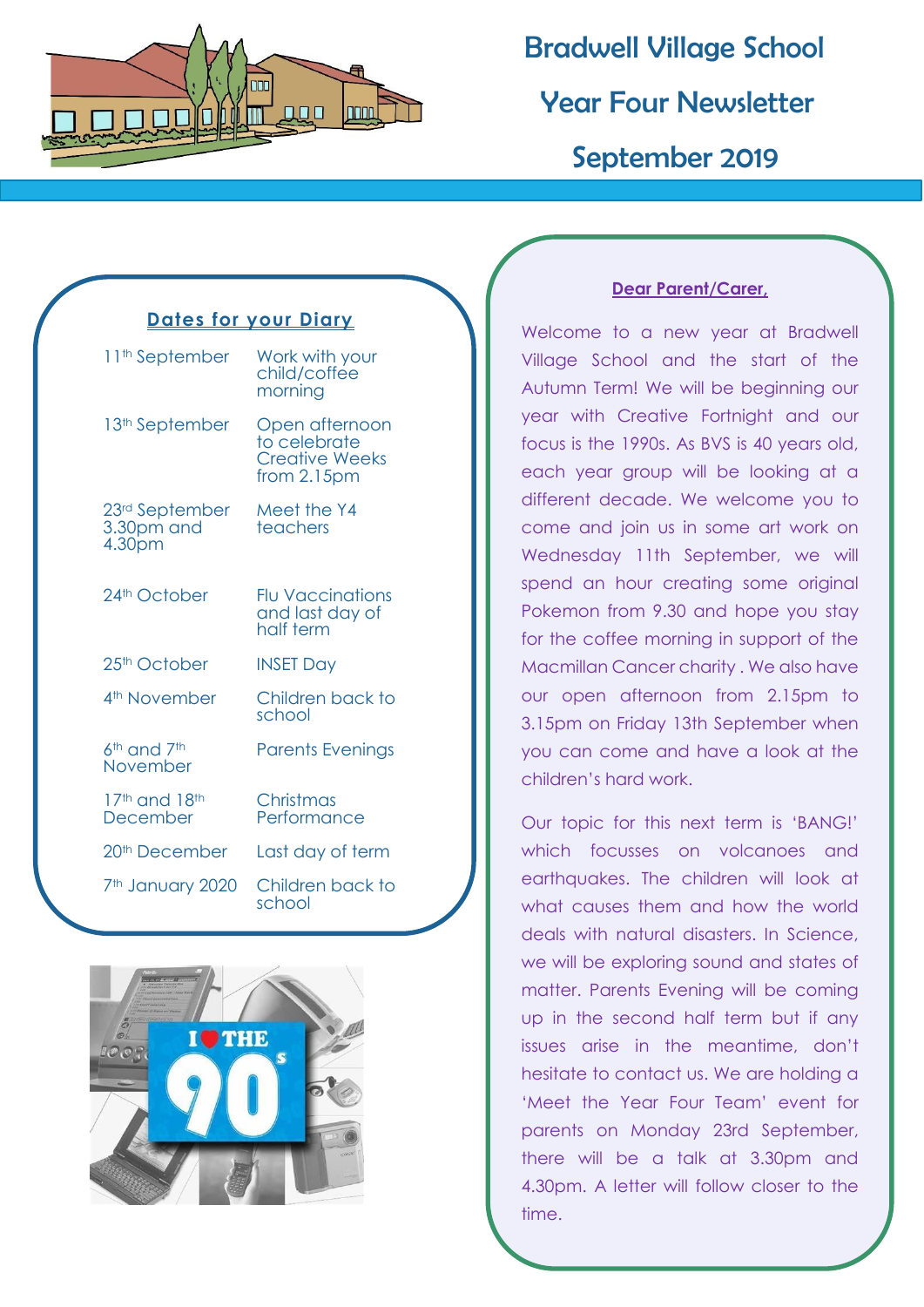\*\*\*\*\*\*\*\*\*\*\*\*\*\*\*\*\*\*\*\*\*\*\*\*\*\*\*

### **School Uniform**



A reminder that all hair adornments should be small and either

blue, black or white.

Can all clothing, especially jumpers cardigans and coats be clearly labelled with the child's name. We already have lost property gathering.

### **Coffee morning**

A reminder that our joint 40<sup>th</sup> / Macmillan coffee morning is tomorrow. All bought cakes will be gratefully received. Unfortunately, we can't have homemade cakes. Please wear comfy shoes as your children will want you to join them on the playground at break.



Finally, Homework will be set each week and can be found on the school website. Please encourage your child/children to read as much as possible.

Should you have any concerns, contact the class teacher initially. Year Team Managers are also available to help.

### **Parking**

米

米

米 米

米

米

米 米

米

⋇

☀

⋇

※

氺

☀ ☀

米

米 米

☀

米米米

氺 ※

米

米 米

☀

☀

米

※

※

米

☀

米

⋇

兴

Year Five will be going swimming on Tuesdays for 6 weeks. Can you please leave enough space for the coach to park as they are due back at 3.15pm. Unfortunately this was the only time we could get.

Many thanks,Mr Bass



## **Aldi's**

We are going to be collecting the Team GB stickers from Aldi's. If you shop there, and are given some, can your children bring them in and give them to their class teachers. We may be able to get free sports equipment. This would make Mr Bass and Mr Parkinson happy people ! !



\*\*\*\*\*\*\*\*\*\*\*\*\*\*\*\*\*\*\*\*\*\*\*\*\*\*\*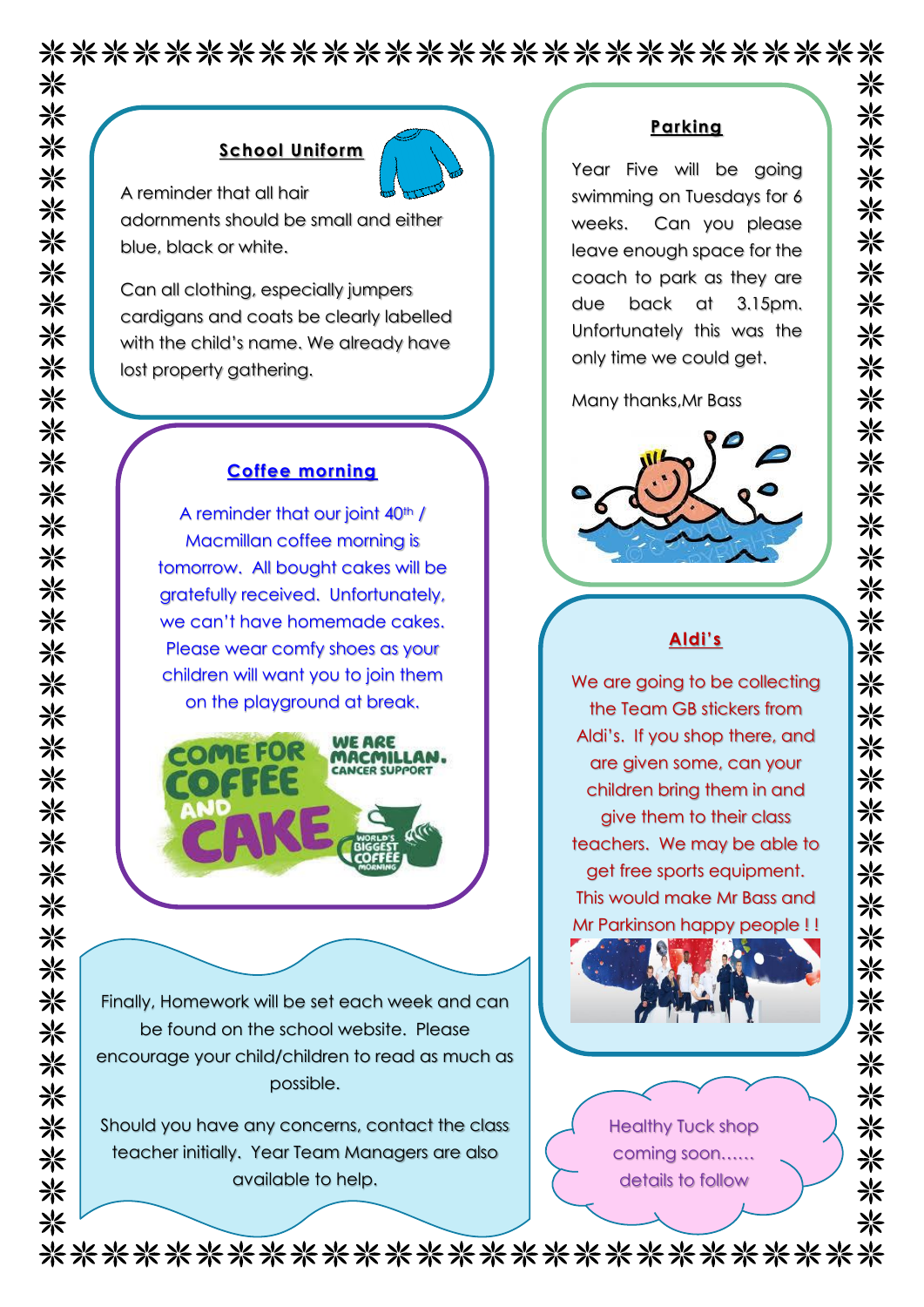| During this term, we immerse ourselves in two books, which relate<br>to our topic and allow the children to explore different styles of<br>writing relating to volcanoes and fire. The first is Nim's Island from<br>which they will write a diary entry and a letter. The second text is<br>The Firework Maker's Daughter. We use this text to stimulate story<br>writing and description. We will continue practising spelling,<br>punctuation and grammar throughout the week and any<br>practise at home will be really helpful in developing these skills.<br>It is beneficial for the children to read a range of texts and have the opportunity to<br>discuss them at school and at home.<br><b>Mathematics</b><br>To begin with Maths in Year Four will focus on number skills and increasing the<br>size of the numbers the children use to calculate<br>with. They will be learning more advanced methods<br>for the four operations which they will use<br>throughout the year. In B2B we will begin with<br>practising our times tables as these are vital to all<br>areas of Maths and give the children a great head<br>In studying sound this term the children will learn how<br>sound travels and what affects volume and pitch. In<br>addition, we look at solids, liquids and gases and devise<br>an experiment to test each different state.<br>Computing<br>The first term of Year Four focuses on refreshing the basic computing skills and<br>giving the children confidence to explore computing programs. They will then<br>delve back into coding to learn how to program a moving object.<br>In Games, the children will be looking at techniques to help them with invasion |                 | <b>Subject Overviews</b> |  |
|---------------------------------------------------------------------------------------------------------------------------------------------------------------------------------------------------------------------------------------------------------------------------------------------------------------------------------------------------------------------------------------------------------------------------------------------------------------------------------------------------------------------------------------------------------------------------------------------------------------------------------------------------------------------------------------------------------------------------------------------------------------------------------------------------------------------------------------------------------------------------------------------------------------------------------------------------------------------------------------------------------------------------------------------------------------------------------------------------------------------------------------------------------------------------------------------------------------------------------------------------------------------------------------------------------------------------------------------------------------------------------------------------------------------------------------------------------------------------------------------------------------------------------------------------------------------------------------------------------------------------------------------------------------------------------------------------------|-----------------|--------------------------|--|
|                                                                                                                                                                                                                                                                                                                                                                                                                                                                                                                                                                                                                                                                                                                                                                                                                                                                                                                                                                                                                                                                                                                                                                                                                                                                                                                                                                                                                                                                                                                                                                                                                                                                                                         | <b>English</b>  |                          |  |
|                                                                                                                                                                                                                                                                                                                                                                                                                                                                                                                                                                                                                                                                                                                                                                                                                                                                                                                                                                                                                                                                                                                                                                                                                                                                                                                                                                                                                                                                                                                                                                                                                                                                                                         |                 |                          |  |
|                                                                                                                                                                                                                                                                                                                                                                                                                                                                                                                                                                                                                                                                                                                                                                                                                                                                                                                                                                                                                                                                                                                                                                                                                                                                                                                                                                                                                                                                                                                                                                                                                                                                                                         | Reading         |                          |  |
|                                                                                                                                                                                                                                                                                                                                                                                                                                                                                                                                                                                                                                                                                                                                                                                                                                                                                                                                                                                                                                                                                                                                                                                                                                                                                                                                                                                                                                                                                                                                                                                                                                                                                                         |                 |                          |  |
|                                                                                                                                                                                                                                                                                                                                                                                                                                                                                                                                                                                                                                                                                                                                                                                                                                                                                                                                                                                                                                                                                                                                                                                                                                                                                                                                                                                                                                                                                                                                                                                                                                                                                                         |                 |                          |  |
|                                                                                                                                                                                                                                                                                                                                                                                                                                                                                                                                                                                                                                                                                                                                                                                                                                                                                                                                                                                                                                                                                                                                                                                                                                                                                                                                                                                                                                                                                                                                                                                                                                                                                                         |                 |                          |  |
|                                                                                                                                                                                                                                                                                                                                                                                                                                                                                                                                                                                                                                                                                                                                                                                                                                                                                                                                                                                                                                                                                                                                                                                                                                                                                                                                                                                                                                                                                                                                                                                                                                                                                                         |                 |                          |  |
|                                                                                                                                                                                                                                                                                                                                                                                                                                                                                                                                                                                                                                                                                                                                                                                                                                                                                                                                                                                                                                                                                                                                                                                                                                                                                                                                                                                                                                                                                                                                                                                                                                                                                                         |                 |                          |  |
|                                                                                                                                                                                                                                                                                                                                                                                                                                                                                                                                                                                                                                                                                                                                                                                                                                                                                                                                                                                                                                                                                                                                                                                                                                                                                                                                                                                                                                                                                                                                                                                                                                                                                                         |                 |                          |  |
|                                                                                                                                                                                                                                                                                                                                                                                                                                                                                                                                                                                                                                                                                                                                                                                                                                                                                                                                                                                                                                                                                                                                                                                                                                                                                                                                                                                                                                                                                                                                                                                                                                                                                                         |                 |                          |  |
|                                                                                                                                                                                                                                                                                                                                                                                                                                                                                                                                                                                                                                                                                                                                                                                                                                                                                                                                                                                                                                                                                                                                                                                                                                                                                                                                                                                                                                                                                                                                                                                                                                                                                                         |                 |                          |  |
|                                                                                                                                                                                                                                                                                                                                                                                                                                                                                                                                                                                                                                                                                                                                                                                                                                                                                                                                                                                                                                                                                                                                                                                                                                                                                                                                                                                                                                                                                                                                                                                                                                                                                                         | start.          |                          |  |
|                                                                                                                                                                                                                                                                                                                                                                                                                                                                                                                                                                                                                                                                                                                                                                                                                                                                                                                                                                                                                                                                                                                                                                                                                                                                                                                                                                                                                                                                                                                                                                                                                                                                                                         | <b>Science</b>  |                          |  |
|                                                                                                                                                                                                                                                                                                                                                                                                                                                                                                                                                                                                                                                                                                                                                                                                                                                                                                                                                                                                                                                                                                                                                                                                                                                                                                                                                                                                                                                                                                                                                                                                                                                                                                         |                 |                          |  |
|                                                                                                                                                                                                                                                                                                                                                                                                                                                                                                                                                                                                                                                                                                                                                                                                                                                                                                                                                                                                                                                                                                                                                                                                                                                                                                                                                                                                                                                                                                                                                                                                                                                                                                         |                 |                          |  |
|                                                                                                                                                                                                                                                                                                                                                                                                                                                                                                                                                                                                                                                                                                                                                                                                                                                                                                                                                                                                                                                                                                                                                                                                                                                                                                                                                                                                                                                                                                                                                                                                                                                                                                         |                 |                          |  |
|                                                                                                                                                                                                                                                                                                                                                                                                                                                                                                                                                                                                                                                                                                                                                                                                                                                                                                                                                                                                                                                                                                                                                                                                                                                                                                                                                                                                                                                                                                                                                                                                                                                                                                         |                 |                          |  |
|                                                                                                                                                                                                                                                                                                                                                                                                                                                                                                                                                                                                                                                                                                                                                                                                                                                                                                                                                                                                                                                                                                                                                                                                                                                                                                                                                                                                                                                                                                                                                                                                                                                                                                         |                 |                          |  |
|                                                                                                                                                                                                                                                                                                                                                                                                                                                                                                                                                                                                                                                                                                                                                                                                                                                                                                                                                                                                                                                                                                                                                                                                                                                                                                                                                                                                                                                                                                                                                                                                                                                                                                         |                 |                          |  |
|                                                                                                                                                                                                                                                                                                                                                                                                                                                                                                                                                                                                                                                                                                                                                                                                                                                                                                                                                                                                                                                                                                                                                                                                                                                                                                                                                                                                                                                                                                                                                                                                                                                                                                         |                 |                          |  |
|                                                                                                                                                                                                                                                                                                                                                                                                                                                                                                                                                                                                                                                                                                                                                                                                                                                                                                                                                                                                                                                                                                                                                                                                                                                                                                                                                                                                                                                                                                                                                                                                                                                                                                         |                 |                          |  |
|                                                                                                                                                                                                                                                                                                                                                                                                                                                                                                                                                                                                                                                                                                                                                                                                                                                                                                                                                                                                                                                                                                                                                                                                                                                                                                                                                                                                                                                                                                                                                                                                                                                                                                         | <b>Games/PE</b> |                          |  |
|                                                                                                                                                                                                                                                                                                                                                                                                                                                                                                                                                                                                                                                                                                                                                                                                                                                                                                                                                                                                                                                                                                                                                                                                                                                                                                                                                                                                                                                                                                                                                                                                                                                                                                         |                 |                          |  |
| games and hockey in particular. During PE, we will explore movement in                                                                                                                                                                                                                                                                                                                                                                                                                                                                                                                                                                                                                                                                                                                                                                                                                                                                                                                                                                                                                                                                                                                                                                                                                                                                                                                                                                                                                                                                                                                                                                                                                                  |                 |                          |  |

# ※